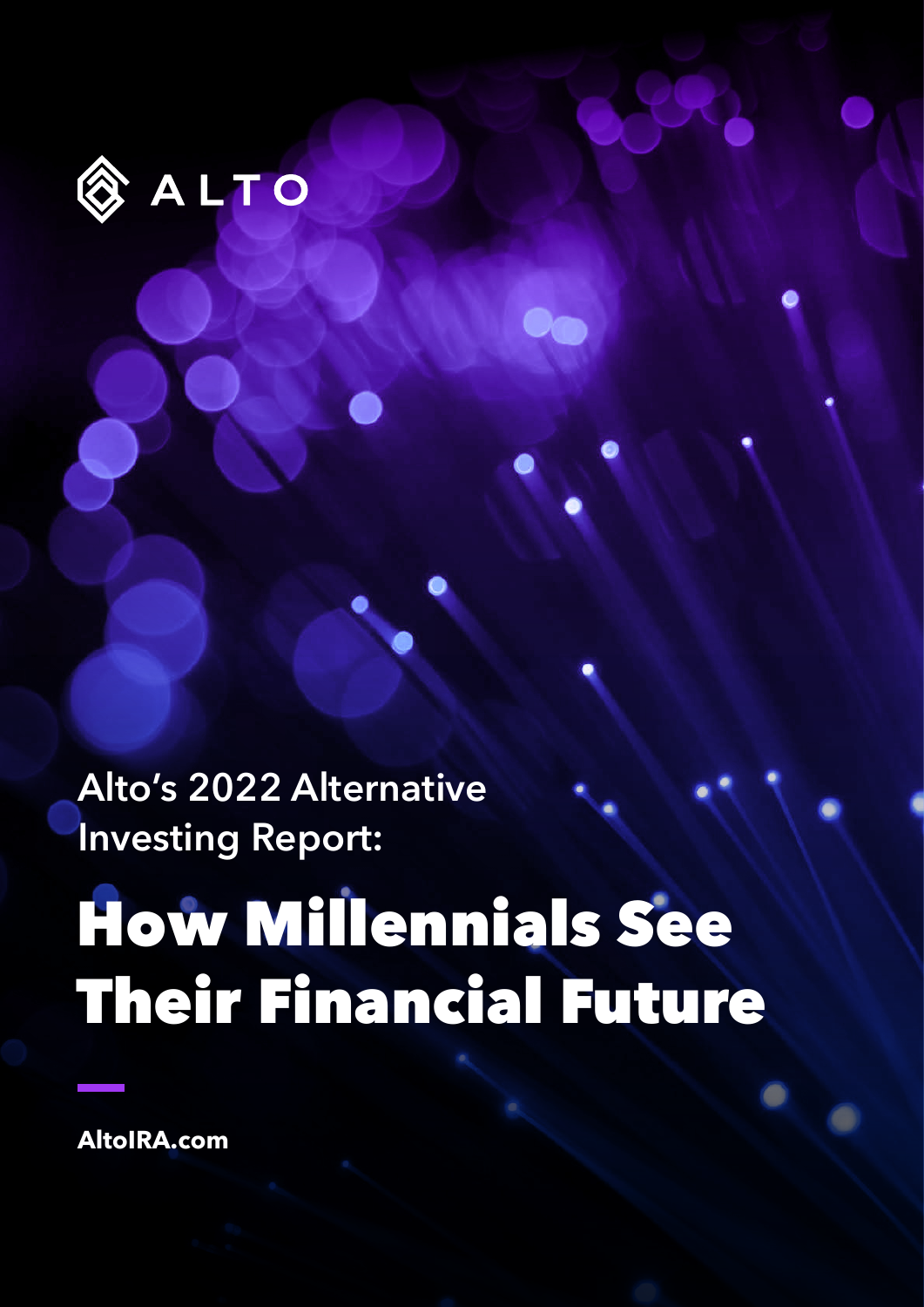



| At What Age Do You Want to Retire?                               | 03 |  |
|------------------------------------------------------------------|----|--|
| Lofty Ambitions Among an Uncertain Future                        |    |  |
| <b>Times Are Changing</b>                                        |    |  |
| The Stock Market Faces a Crisis in Confidence                    | 06 |  |
| If Alternative Investments Are the Answer, Then Education Is Key | 07 |  |
| Optimism in Alternatives: The Kids Might Be Alright              |    |  |
| The New Solution: Alternative Investments and IRAs               | 09 |  |
| <b>Millennials Are Enthusiastic About Crypto</b>                 |    |  |
| <b>What Other Alternative Assets Are Gaining Attention?</b>      | 11 |  |
| Knowledge + Access = Opportunity                                 | 12 |  |
| <b>Retirement Investing and the Gender Gap</b>                   | 13 |  |
| <b>Can We Explain the Gender Gap?</b>                            | 14 |  |
| <b>How Millennials Stack Up</b>                                  | 15 |  |
| <b>Final Thoughts</b>                                            | 16 |  |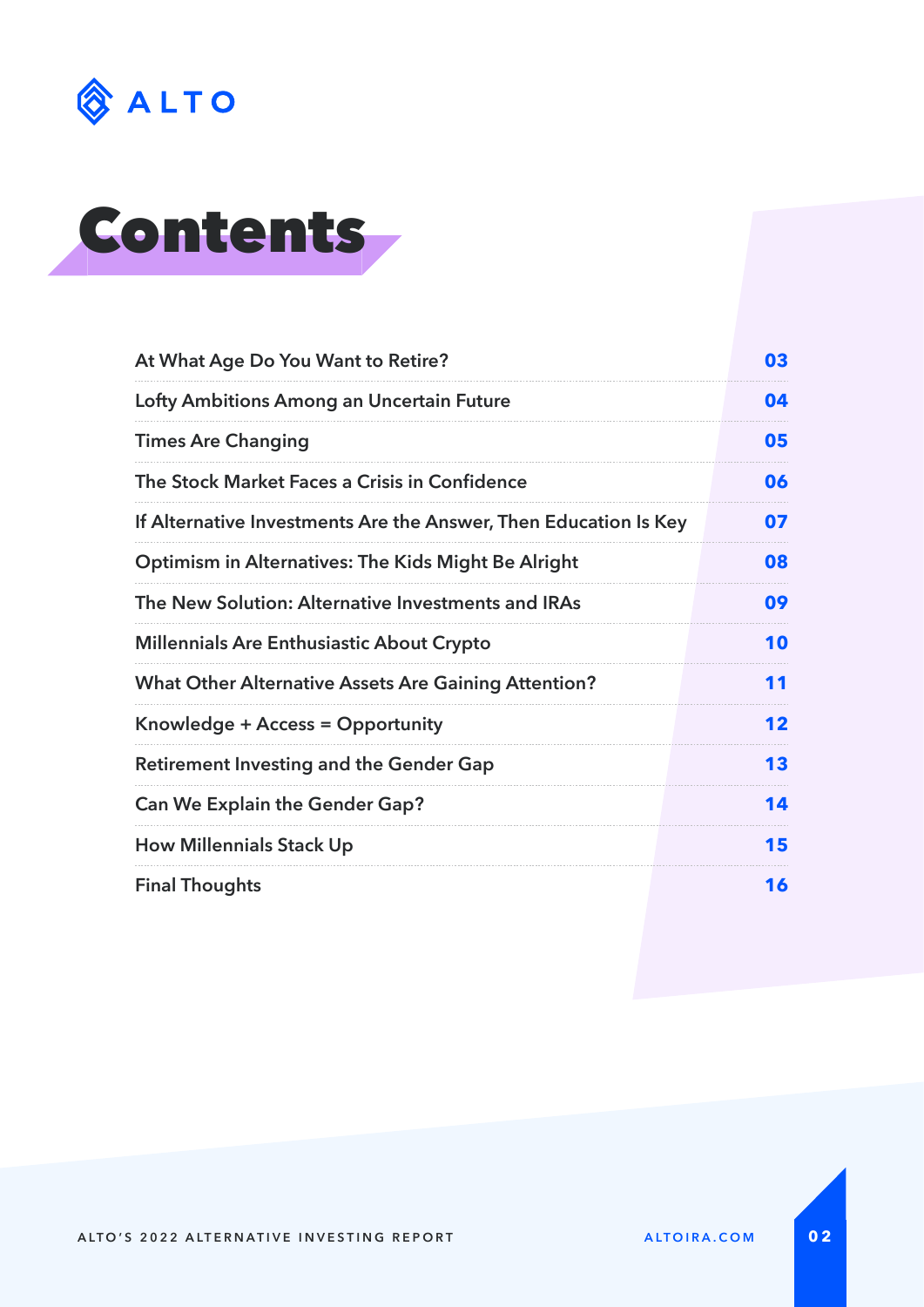

### At What Age Do You Want to Retire?

**For millennials, the answer shows an evolving expectation. Not content to settle for the traditional retirement age of 67, millennials are hoping to slow things down a little earlier. A likely ambition or a pipe dream? Our research shows that a lack of confdence in the stock market and lack of understanding the fnancial industry means we might have to lean toward the latter. Millennials recognize this too and worry if they'll be able to retire at all.** 

Investing in a fnancial world that has been transformed by market volatility becoming the norm, a growing number of investment choices and platforms, and FOMO over these options, particularly crypto, can be a daunting and confusing ordeal.

Alto, a self-directed IRA solution that enables individuals to diversify their retirement investments, surveyed the investor community to understand millennial attitudes toward retirement, crypto, and the stock market—as well as their goals for the future—compared to those of Gen Xers and baby boomers.

#### **Could alternative assets be part of the solution?**

Alternative assets, or alts for short, are investments that fall outside of the traditional investment sphere (e.g., stocks, bonds, etc.). Because they vary in their degree of correlation to traditional investments, alternatives provide an avenue for true portfolio diversifcation, which can not only help reduce risk but also offer the potential for higher returns. Alts are projected to continue gaining capital over the coming decade. This report explores how the rise of alternative investments and millennials' uncertainty around investing in the future may make for an attractive combination to drive better retirement outcomes.

#### **Methodology:**

Alto worked with 8 Acre Perspective, an independent research firm, to conduct a quantitative online survey of 2,000 U.S. consumers. Of the participants, 1,200 were **millennials (ages 25–40)**, 400 were **Gen X (ages 41–56)**, and 400 were **baby boomers (ages 57–64)**. All participants had at least \$2,500 in investable assets and a minimum household income of \$35,000, and had yet to retire.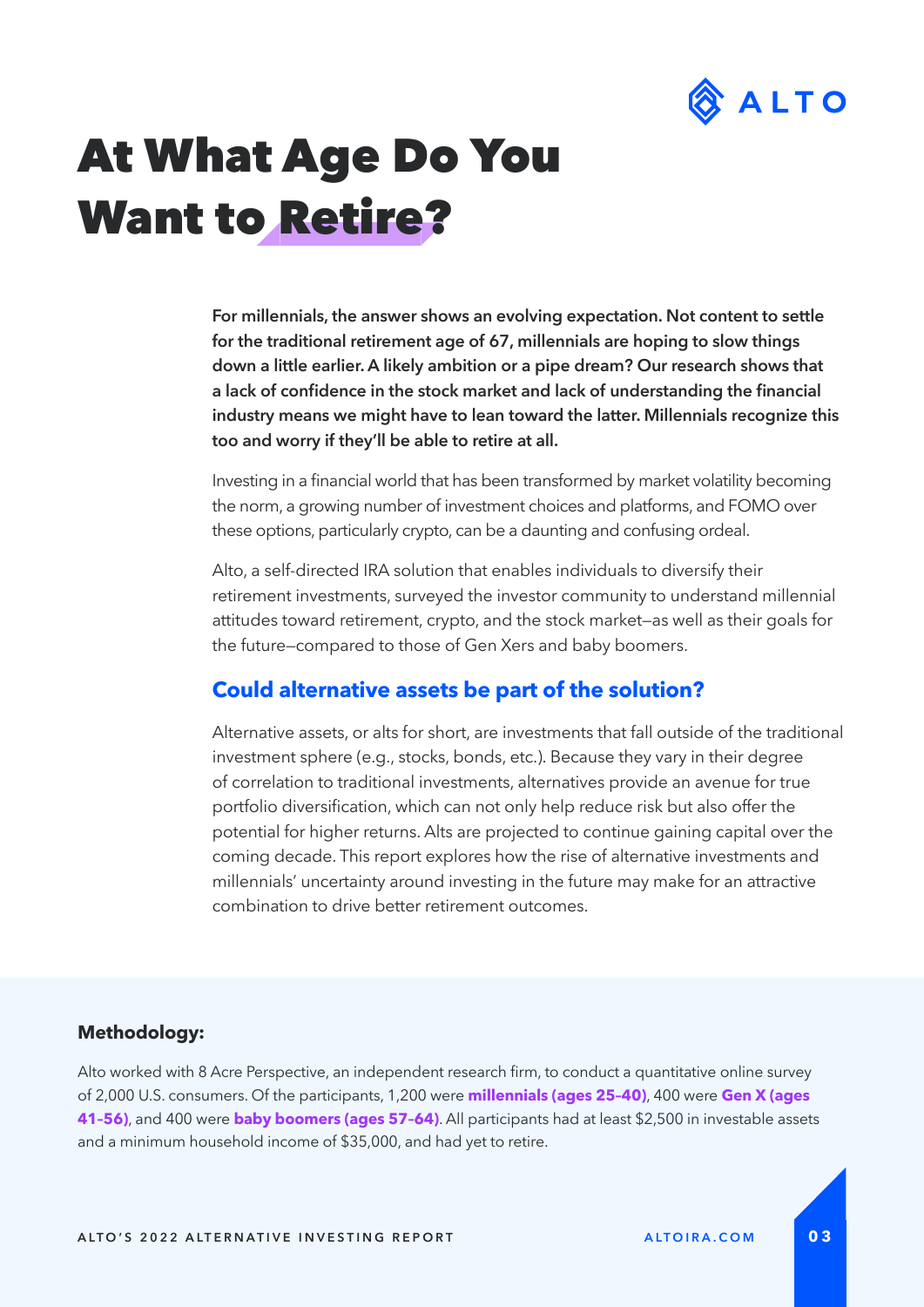

### Lofty Ambitions Among an Uncertain Future



**53%** of millennials worry about ever being able to afford retirement.



**1 in 4**

millennials are very confident that they'll be able to retire comfortably and at their desired age.

**In a world of conspicuous consumption, soaring living costs, and mounting student loan debt, millennials are fnding it diffcult to invest for the future because they are struggling to afford the present.** 

Despite the uncertainty, our research shows a surprising degree of optimism, with millennials on average hoping to retire at 59–significantly younger than the traditional retirement age of 67. One can dream!

However, doubts over whether they will get there are challenging these aspirations, with **53%** of millennials stating that they worry about ever being able to afford retirement. In fact, **only one out of four** millennials are very confident they'll be able to retire comfortably at their desired age.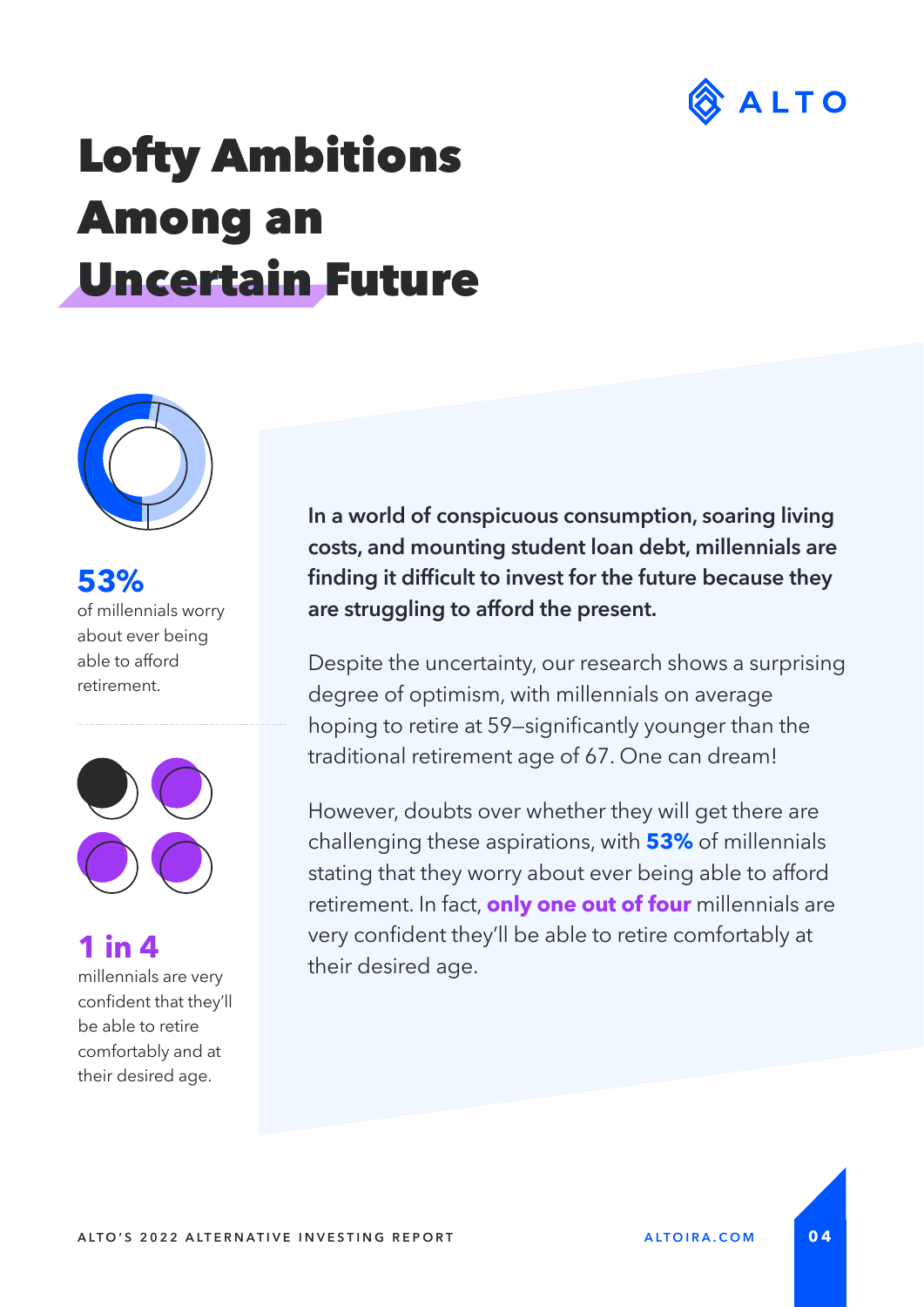

### Times Are Changing

**Millennials' worries about not reaching a comfortable and timely retirement also come from uncertainty over how to actually reach their retirement goals. There is also a perception that it is harder than it was for previous generations.**



**65%**

#### of millennials believe that **the journey to retirement is less clear** than it was for their parents.

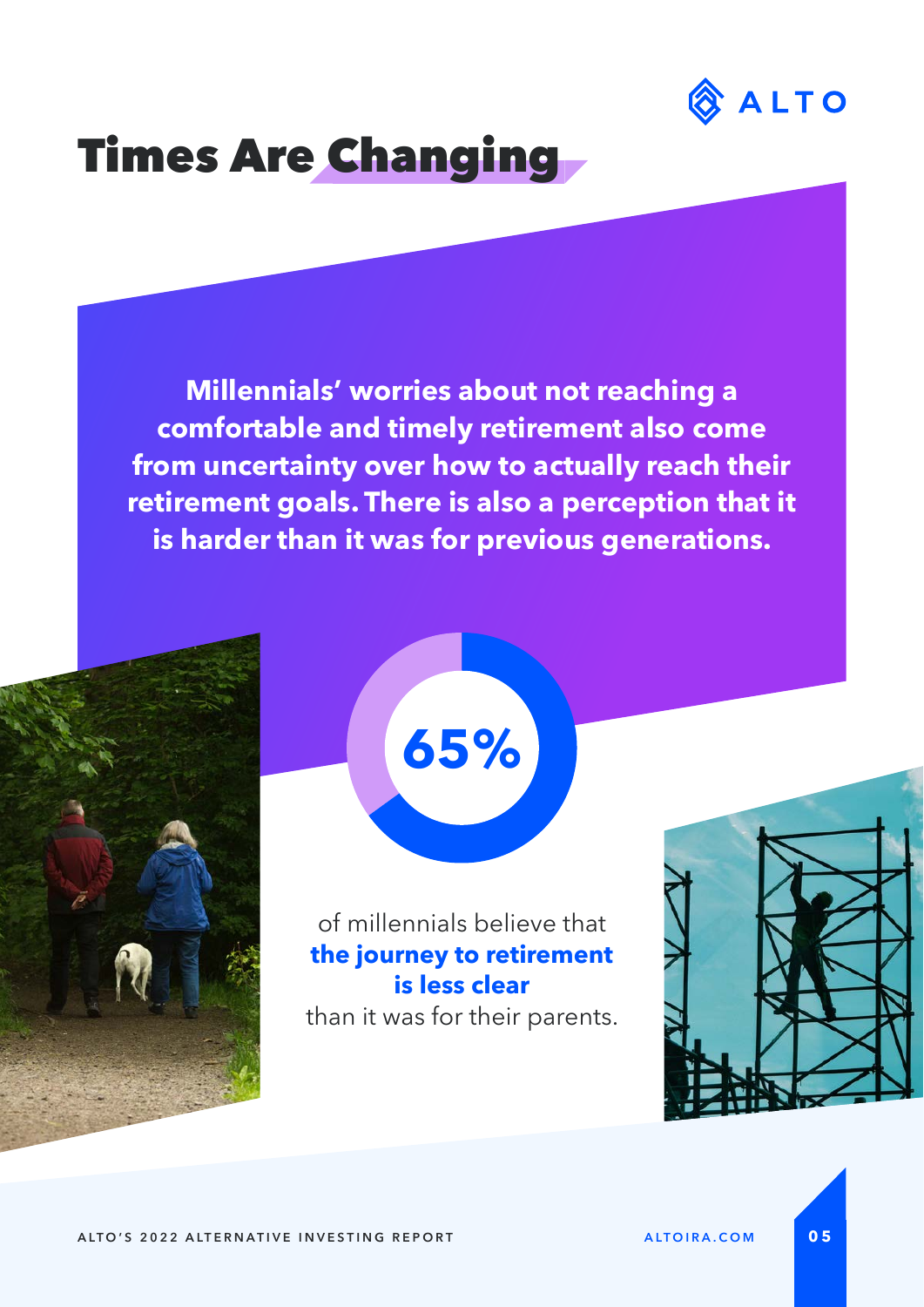

### The Stock Market Faces a Crisis in Confidence

For millennials, the prevailing attitudes toward retirement are those of stress, fear, and confusion. There is a clear concern about the riskiness of stock market investing. The main concerns for millennials revolve around the 'gamble' of investing, a lack of faith in the current market, and the belief you need to be a professional investor to be successful.

**76%**

**60%**

**of millennials worry a market crash could wipe out their savings/investments.**

**74% of millennials believe investing in the stock market is like gambling.**

**70% of millennials believe it is too risky to put most of their retirement money in the stock market.**

**65% of millennials believe they can't count on the stock market to deliver the level of annual returns it has in the past.**

> **of millennials believe that unless you are a professional investor, it's hard to be successful with stock market investing.**

Predictably, less than half **(42%)** of millennials are very open to investing in the stock market. Of those who have invested in the stock market, **71%** feel that their investment portfolio could be better diversifed.

It may be that experiences such as the dotcom bubble, Great Recession, and COVID crash of March 2020 have spooked even older generations, with **81%** of Gen Xers afraid that their savings could evaporate in a crash, as well.

#### $\bullet\bullet\bullet\bullet\bullet$ .....

**42%**  of millennials are very open to investing in the stock market.

# **71%**

of millennials feel their investment portfolio could be better diversifed.

### 

### **81%**

of Gen Xers are afraid that their savings could evaporate in a crash, as well.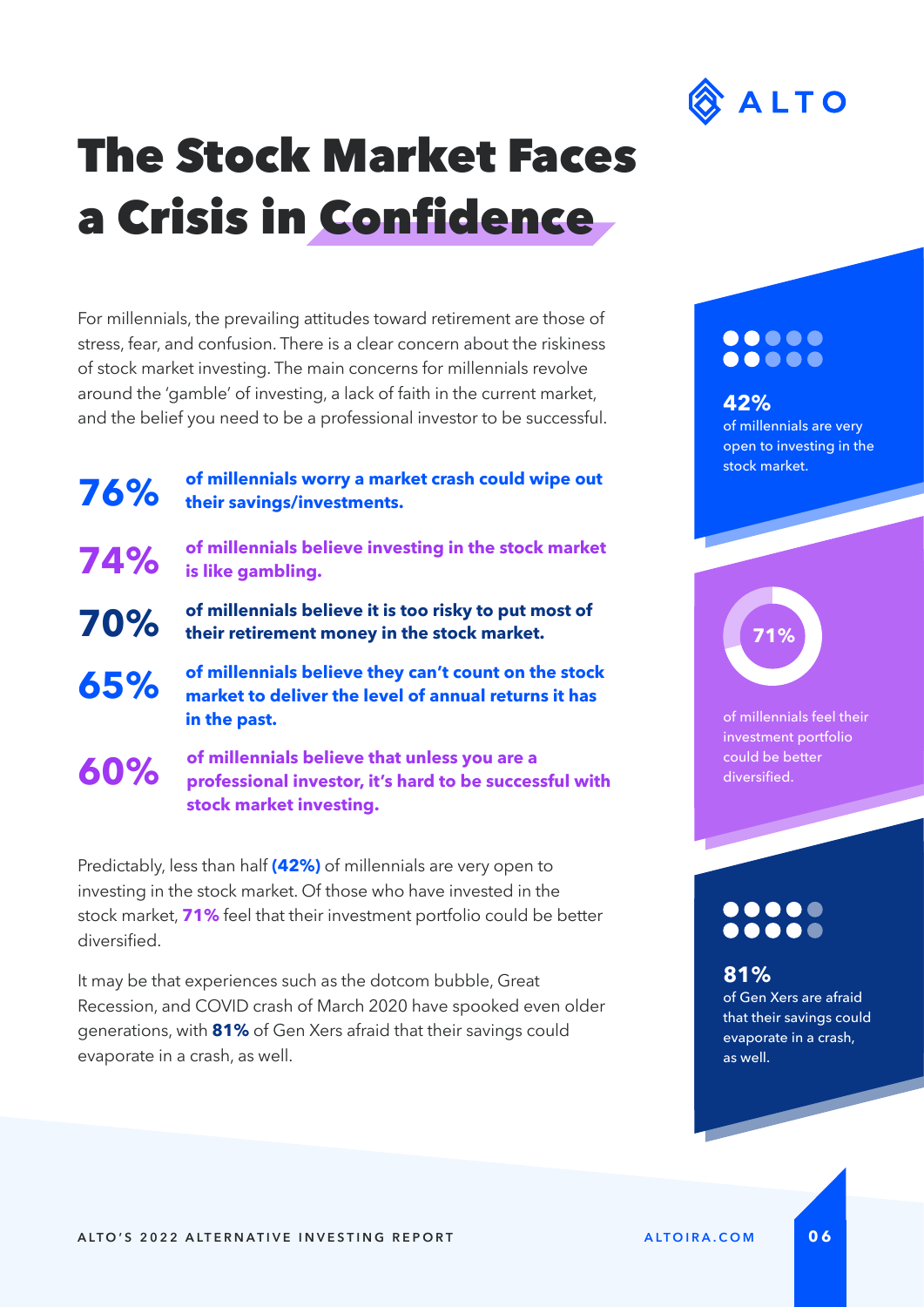

### If Alternative Investments Are the Answer, Then Education Is Key



### **49%**

believe you have to be "very wealthy to invest in alternative investments."



### **63%**

believe that "alternative investments would likely have high fees."



**51%** of millennials hold the view that alternative investments are riskier than investing in the stock market.

#### **The number of investment choices available to Americans is overwhelming, even without including alternatives in the conversation.**

Our findings show that alternative assets such as cryptocurrency, real estate, and venture capital are viewed as attractive because of their potential for high returns. However, knowledge surrounding alternative investments is limited across all generations surveyed, with only one in five individuals confident they understand what alts are.

Lack of familiarity has led to a perception that alternative assets are exclusive to wealthy and institutional investors. As a result, many assume fees and investment minimums would be prohibitive, with **49%** of millennials believing you have to be "very wealthy to invest in alternative investments" and another **63%** believing that "alternative investments would likely have high fees."

In addition, consumers are likely to associate alternatives with equal or greater risk than stock market investing. For example, **51%** of millennials hold the view that alternative investments are riskier than investing in the stock market.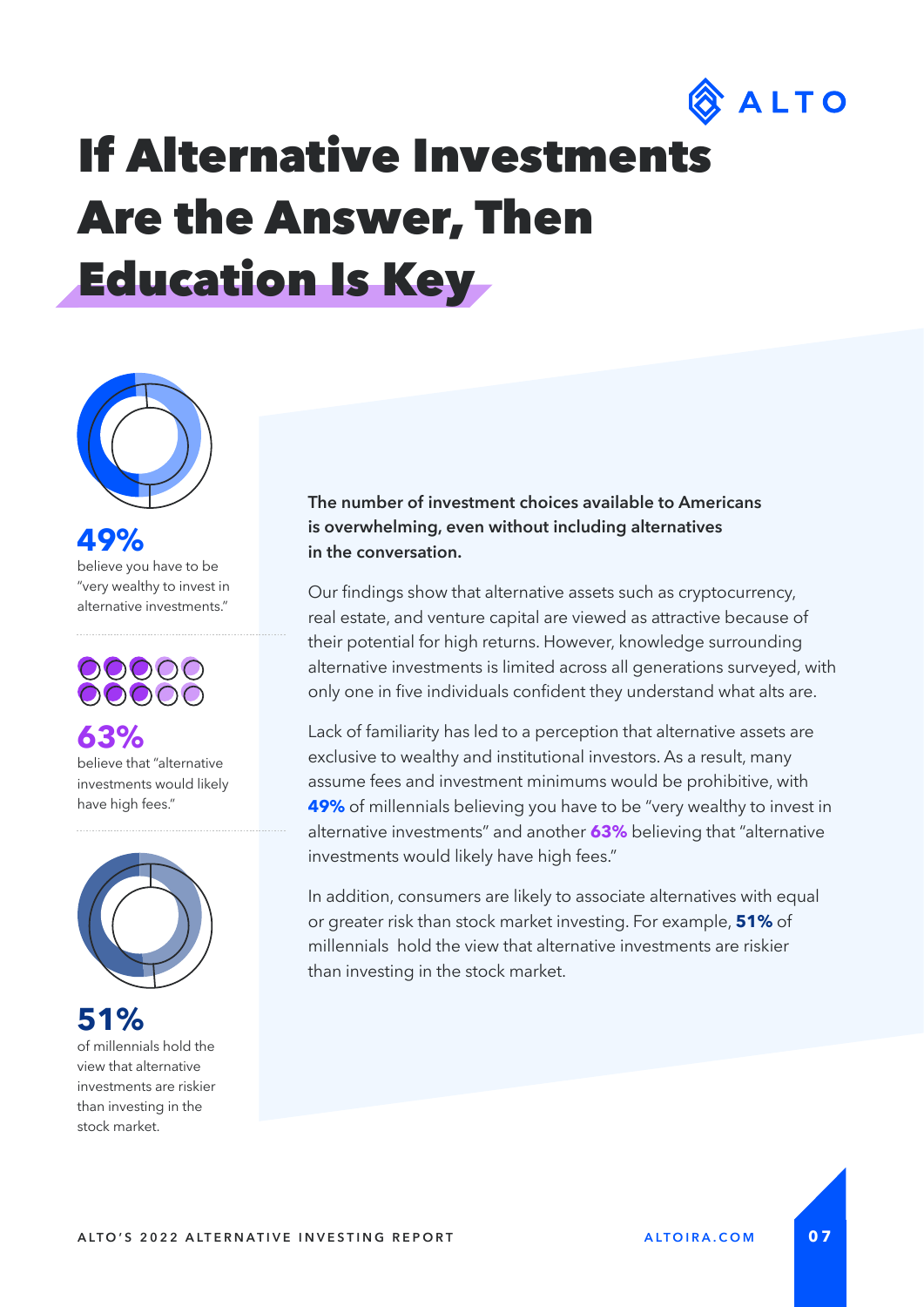

# Optimism in Alternatives: The Kids Might Be Alright

**If millennials are worried about retirement and struggling to understand and trust investment opportunities, is a comfortable future at risk of falling further and further out of reach?** 

Optimistic attitudes toward learning more about alternatives suggest that this is not necessarily the case. Despite previous numbers showing that the current understanding of alts is low for millennials, there are still hopes to understand alternative assets in the future.

Millennials in particular are paying attention to alternatives, with **85%** expressing interest in learning more and **89%** citing a likelihood of investing in alts. **81%** of Gen Xers and **70%** of baby boomers are also interested in learning more about alternative investments.

As for the reasons behind this interest, participants across all age groups say that the ability to invest in areas that they care about is almost as motivating as the opportunity for larger gains over time.

### 

#### **85%**

of millennials expressed interest in learning more about alts.

#### $\bullet\bullet\bullet\bullet\bullet$ .....

**89%** of millennials cited a likelihood of investing in alts.

#### $\bullet\bullet\bullet\bullet\bullet$ .....

**81%** of Gen Xers expressed interest in learning more about alts.

### $000000$

**70%** of baby boomers surveyed said the same.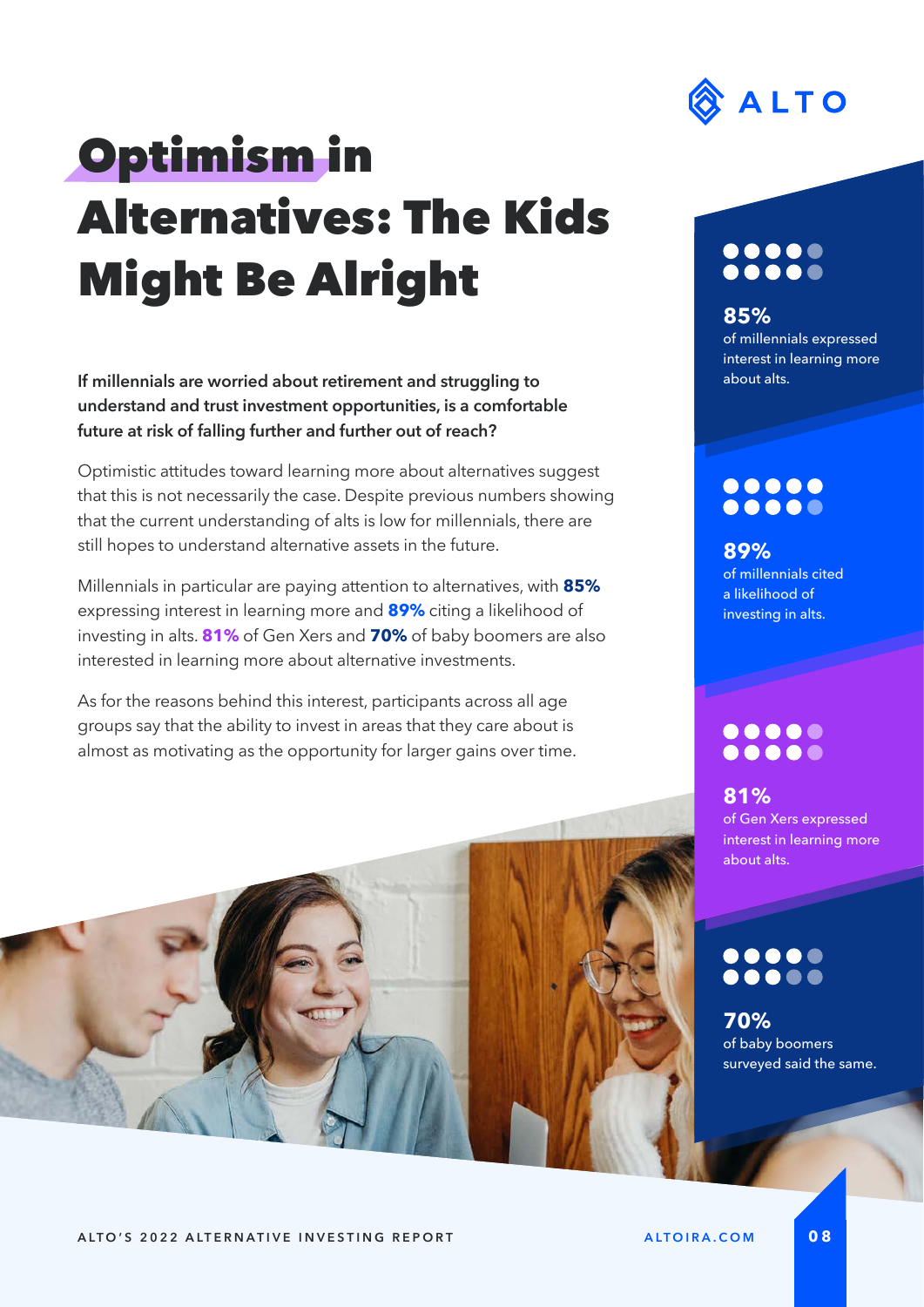

### The New Solution: **Alternative** Investments and IRAs

Alts are emerging as a promising investment choice and may hold the answer to helping millennials reach their financial goals.

Millennials continue to show eagerness to invest in alternatives, with **72% saying that they would contribute more to their IRA each year if they could invest in alts.** 

Additionally, **52% of millennials without an IRA expressed some interest in opening one** if they are able to hold alts in their IRA.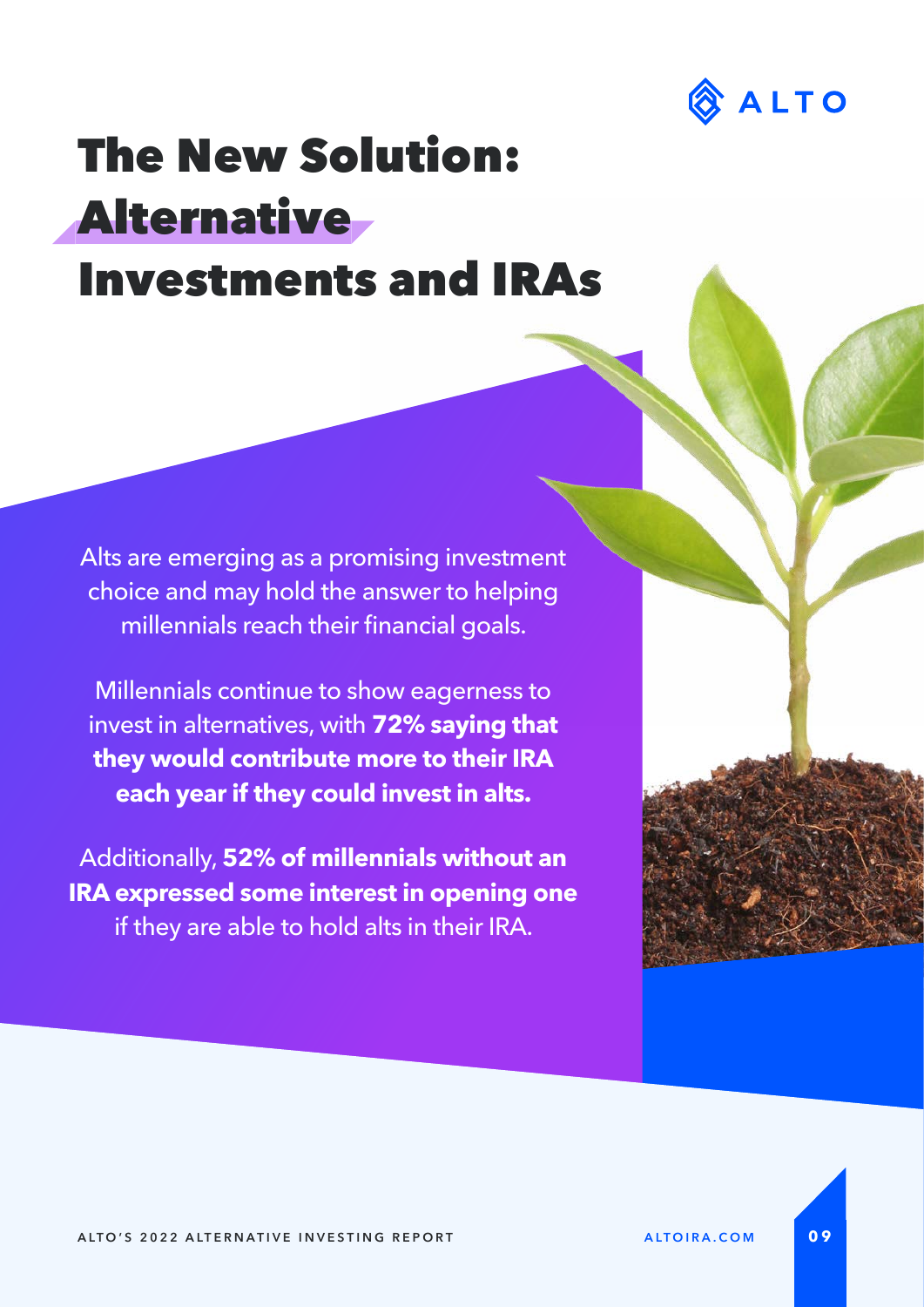

## Millennials Are Enthusiastic About Crypto



**39%** of millennials own crypto.



### **70%**

of millennials who own crypto and an IRA, hold crypto in an IRA.



When it comes to interest in digital assets, the vast majority of millennials either own crypto or are considering it. **Almost 40% of millennials own crypto, which is greater than the percentage of millennials who own mutual funds and about equal to the number of millennials who own individual stocks.** 

Those who own cryptocurrency are likely to include it in their retirement portfolio. Over **70%** of millennials who own crypto and an IRA, hold crypto in an IRA.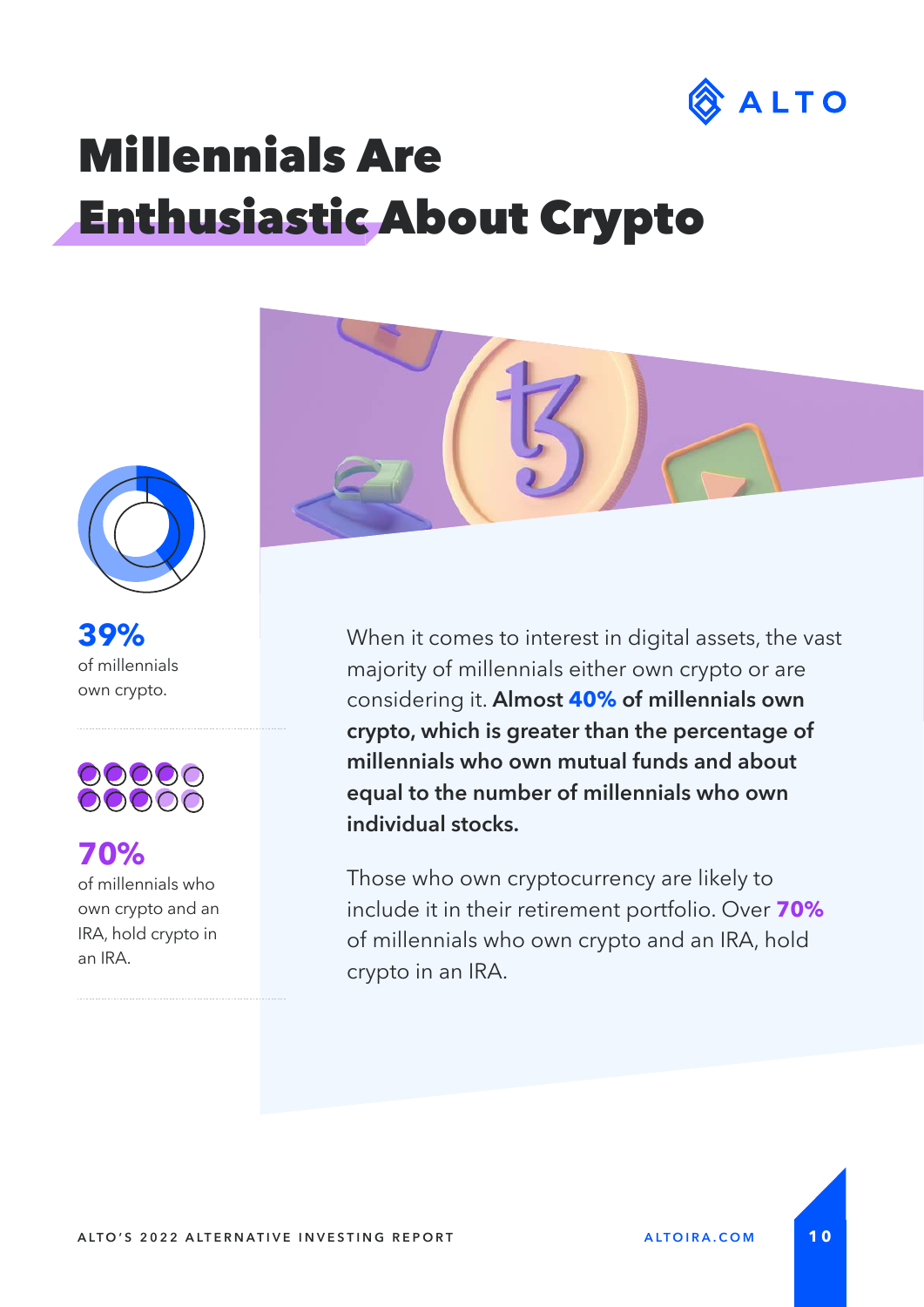

### What Other Alternative Assets Are Gaining Attention?

It might be in the news more often, but that doesn't mean crypto is the only alternative that's interesting to millennials. The alternative investment most appealing to millennials is real estate, with **77%** of millennials showing interest. Innovation funds also have millennials' attention, with **67%** saying they would be interested in investing. Venture capital and angel investing also capture interest among **55%** of millennials.



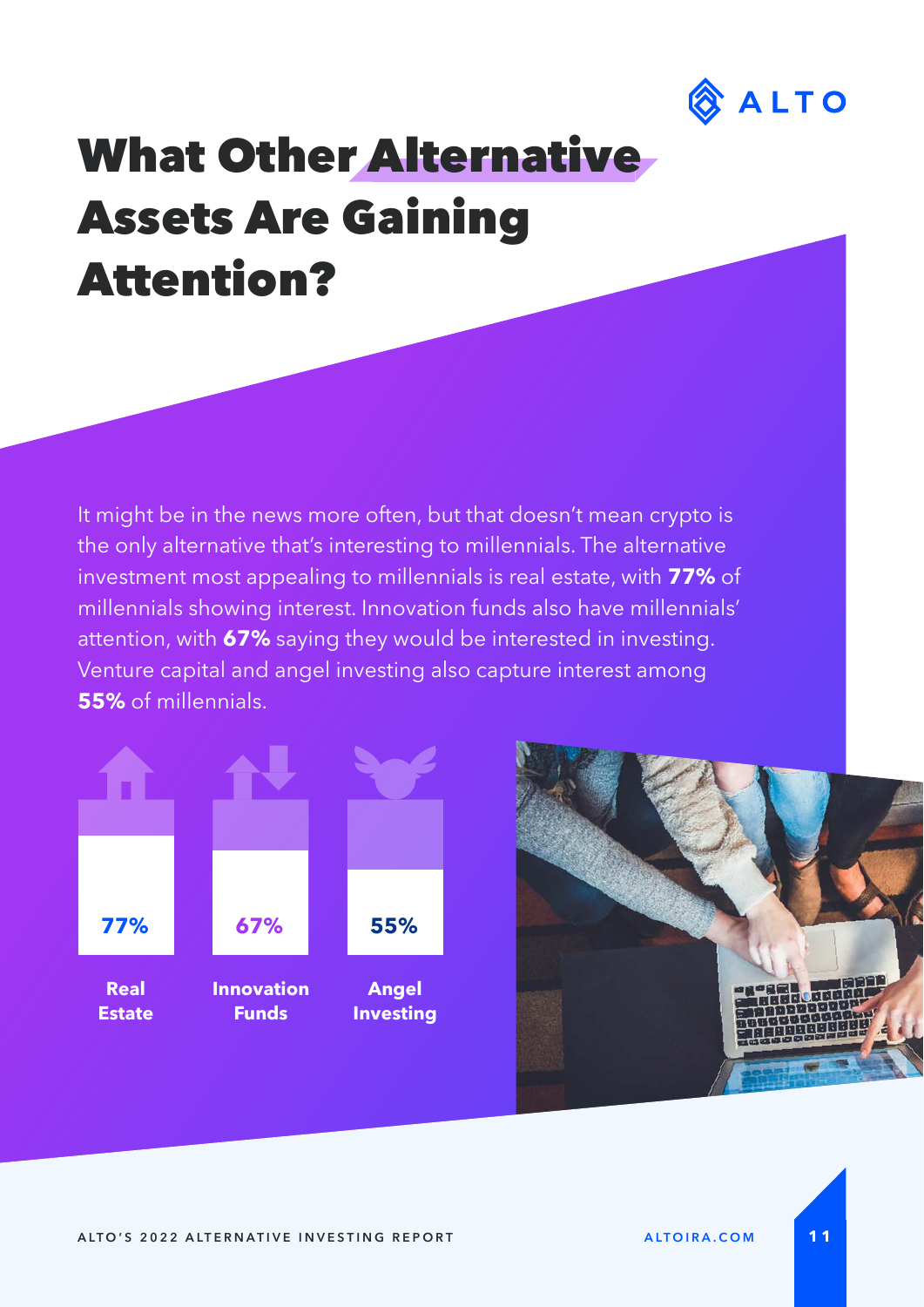

### Knowledge + Access = **Opportunity**



Although interest is clear, the majority of consumers are still unsure about how to get started with alternative investments, with **56%** of millennials reporting to have no idea how to access alternative investments. There is, however, an eagerness to learn, as only a minority **(8%)** of millennials who work with a financial advisor say they have no interest in discussing alternative investments.

**The desire is present but for this to turn into action, there is a real need to make alternative investments a more accessible and understandable topic.**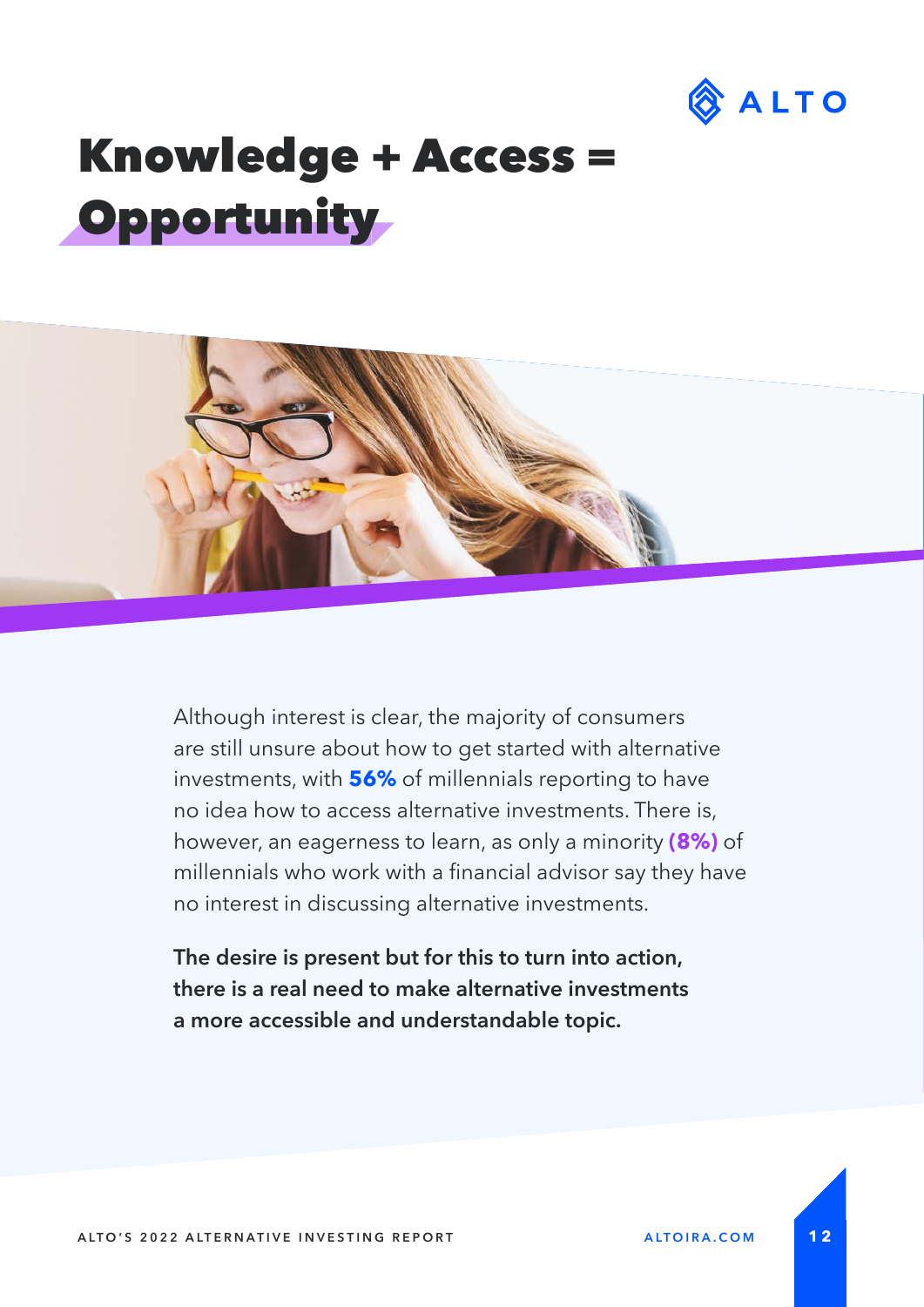

## Retirement Investing and the Gender Gap

**Even among younger generations, the gender gap remains a pervasive problem, and that certainly**  applies to investing for retirement. Men are broadly more confident than women that they'll achieve comfortable retirements–whether that confidence is warranted is up for debate. Across generations, there are signifcant differences in the perceptions of what their prospective retirements will look like and whether they are doing enough to prepare for this season of life.

Though 39% of millennial men report feeling very confident that they'll retire at their desired age, just **13%** of millennial women report the same. However, as men near retirement age, this gap shrinks, with those stating they are very confdent waning from **39%** of Gen X to only **26%** of baby boomers.

In terms of their retirement investment approach, men are more confident than women, with 34% of millennial men feeling very confident that they have the right investments to reach their retirement goals compared to just **12%** of women. However, women are slightly more interested in the most popular investment category, real estate.



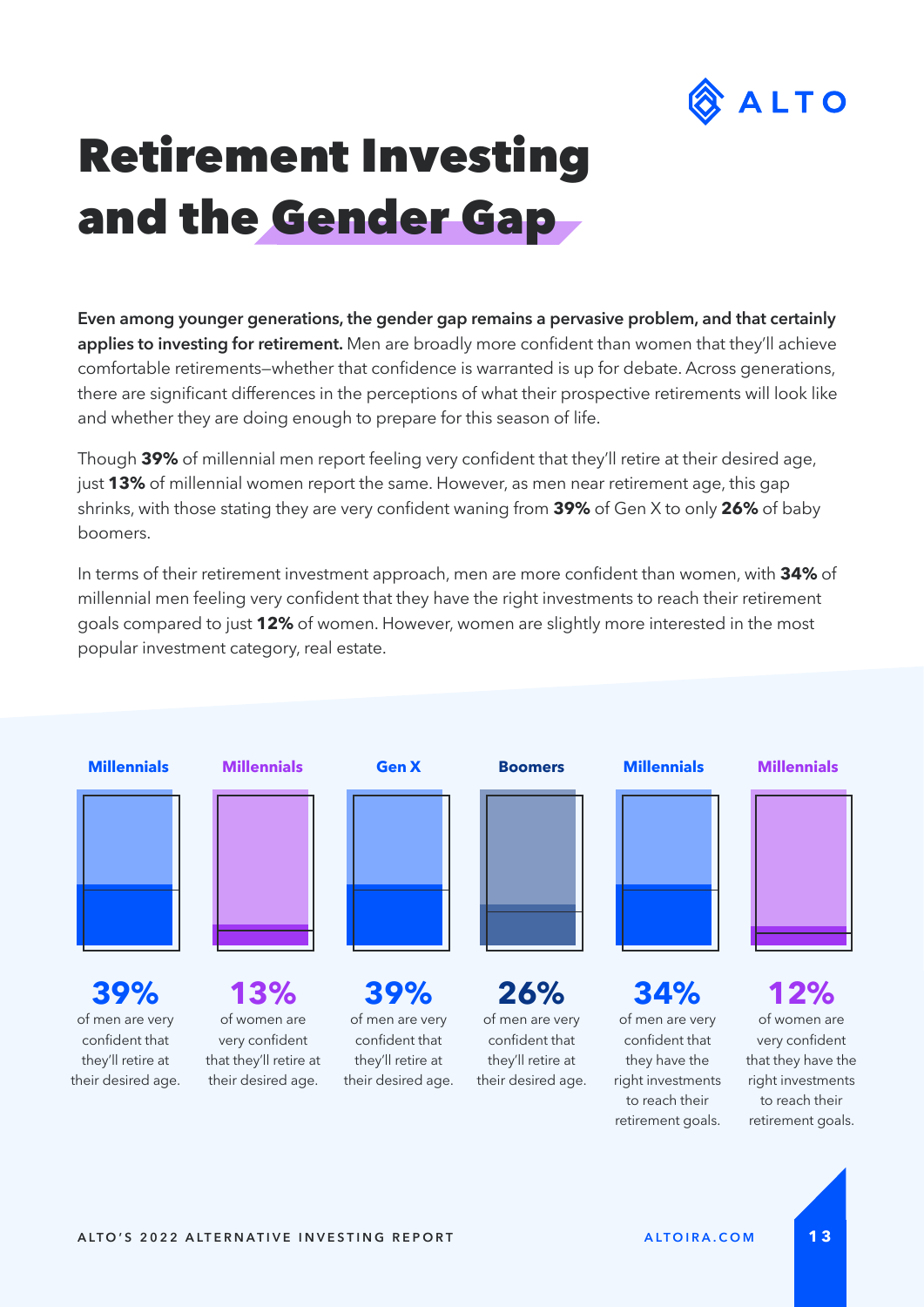

## Can We Explain the Gender Gap?

Confidence about being able to retire is very much connected to wealth level and gender, female **consumers and those with fewer assets in each generation express less confdence. Millennial women are less likely to feel very confdent about reaching a comfortable retirement, with 38% of millennial men feeling secure compared to 15% of millennial women.** 

A disparity also exists across wealth levels, with **40%** of affluent millennials very confident in reaching a comfortable and secure retirement, compared to **20%** of those with fewer assets. Less affuent consumers are also more than **50%** more likely to associate stress with investing.



When it comes to household savings and investable assets, men are more likely to have more savings, with **28%** of men owning more than \$250k, compared to **17%** of women. Likewise, **25%**  of men have between \$100k and \$249k in savings and investable assets, while **16%** of women fall within this bracket. Women's investable assets are more likely to fall within the two lower brackets, with **33%** of women and **26%** of men owning between \$50k and \$99k, and **34%** of women valuing their assets at less than \$50k, compared to **21%** of men.

Women are also signifcantly less likely to own crypto, individual stocks, mutual funds, and ETFs, with the greatest ownership gap of all generations being between millennial men and women. This may be due to the fact that the majority of investment products are owned by those with higher investable assets and incomes, which as already pointed out, are more likely to be men.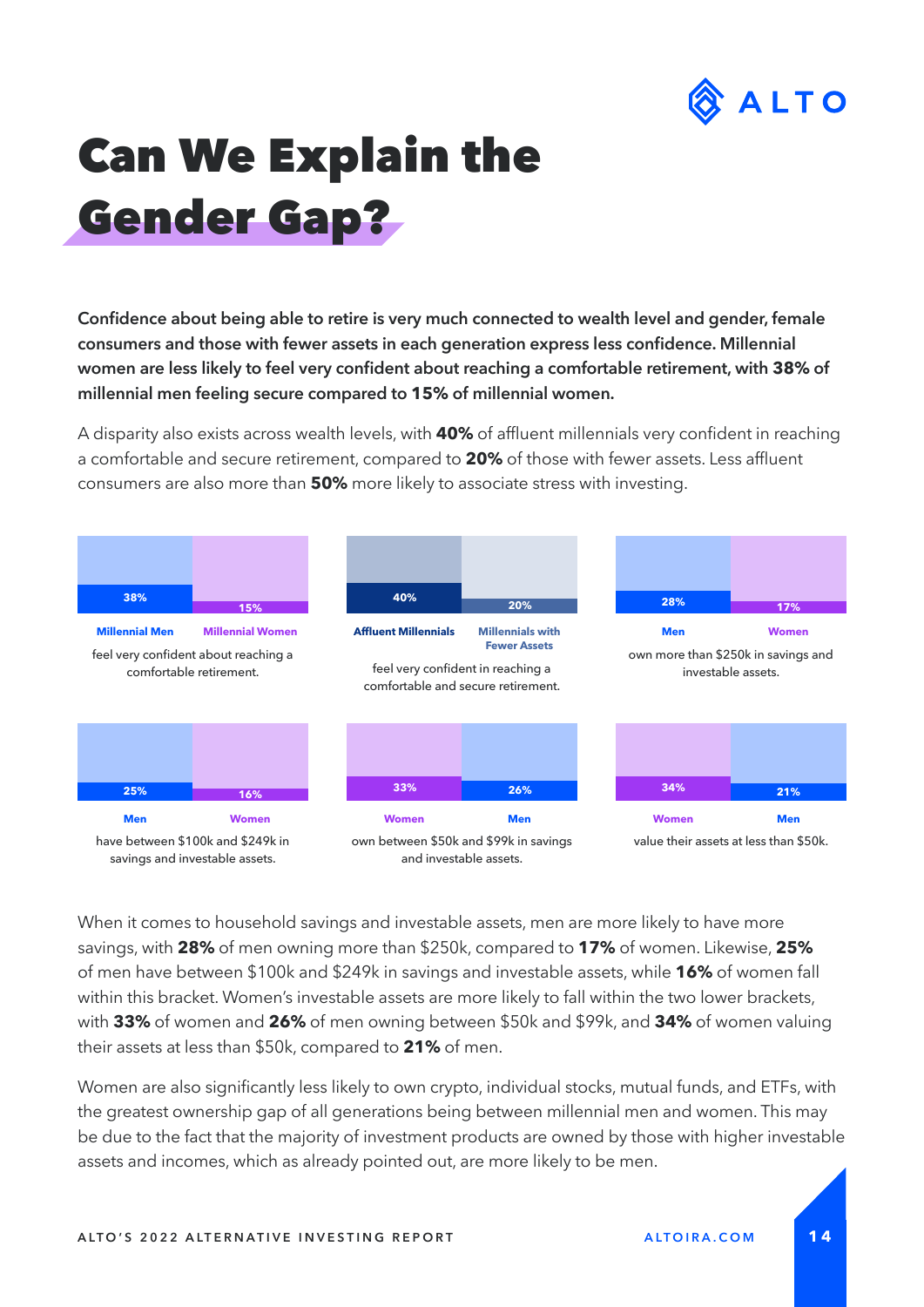

# How Millennials Stack Up

**Millennials aren't the only ones concerned about their fnancial futures. Gen Xers hope to retire at age 62, but 52% are concerned about getting there. Baby boomers are slightly less concerned, with 46% worried that a secure retirement may be beyond their reach.**

All generations remain almost equally concerned that a market crash could wipe out their savings. **81%** of Gen Xers and **76%** of boomers are concerned.

When it comes to crypto, millennials lead ownership at **39%**, with only **32%** of Gen X and merely 14% of boomers owning cryptocurrency.

All generations express overwhelming interest in learning about alternatives, with **85%** of millennials, **81%** of Gen Xers, and **70%** of boomers saying they'd like to learn more.



And all generations still feel the same gender and wealth gaps that we saw among millennials. **39%** of male Gen Xers are very confdent they will be able to retire at their desired age, yet only **14%** of female Gen Xers feel the same. Boomers also see a gap with **26%** of men expressing a high level of confidence compared to 15% of women. Wealthy Gen Xers are 90% more likely to be very confident than less wealthy, and wealthy boomers are **141%** more likely to be very confdent than less wealthy.

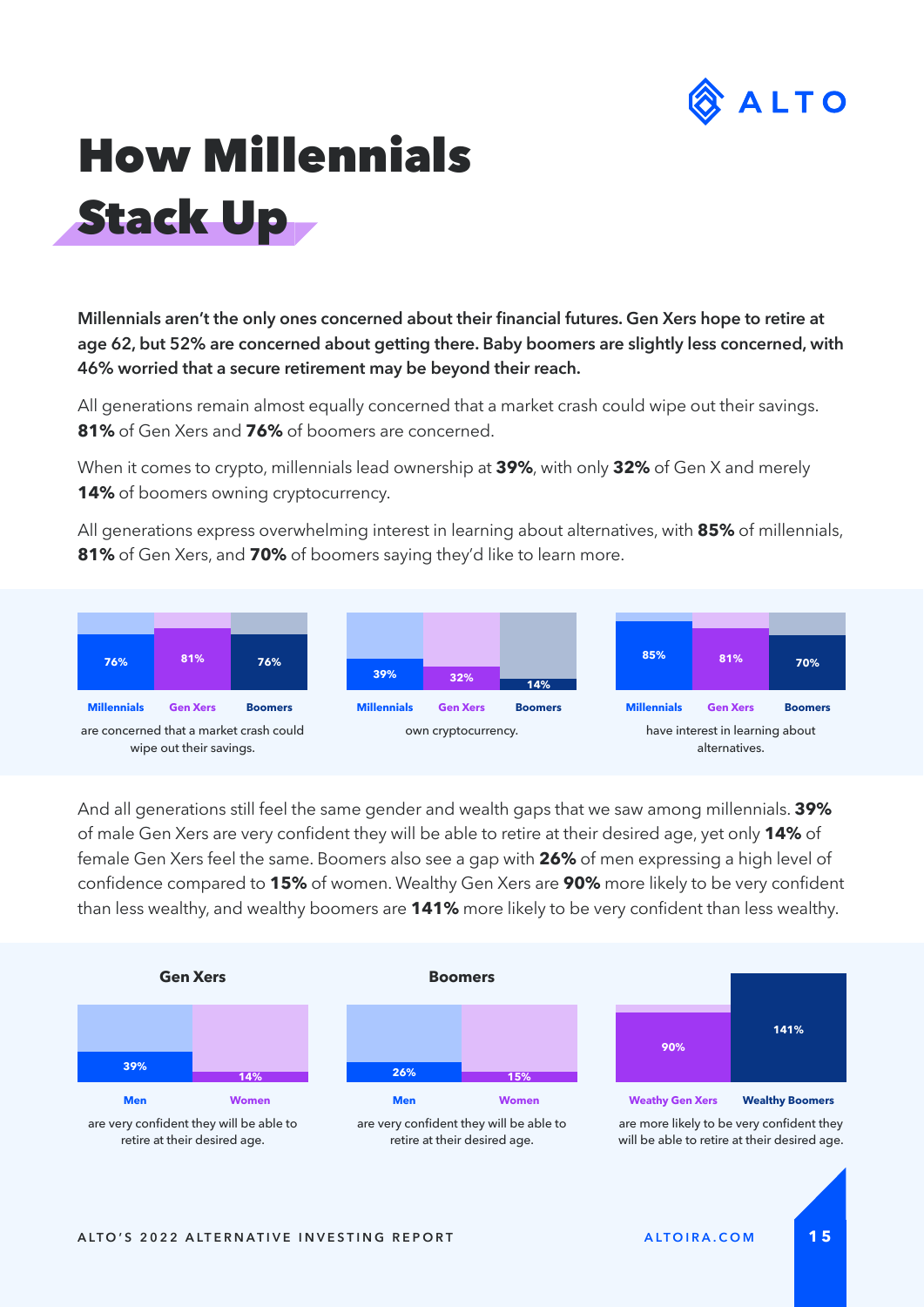

### Final Thoughts



**85%**  of millennials are interested in alternatives.



**22%** of millennials are familiar with alternatives.



**88%**  of millennials use online platforms as a source of information about investments.

**With public market volatility appearing to be the new norm and more "traditional" methods of retirement investing looking increasingly likely to falter, investors are right to seek out new ways of securing their fnancial futures. This is where alternative assets emerge as offering hope and a way to better control retirement goals. Fortunately, portfolio diversifcation through alternative investing has never been easier, and can even be done within a tax-advantaged IRA.**

Although interest in alternatives is strong (**85%** of millennials), knowledge is still limited; only **22%** of millennials are familiar with alternatives. This presents a considerable opportunity for alternative investing platforms.

In order to fully realize the benefits of true portfolio diversification, education is essential, and alternative investing platforms must do more to help inform investors about the opportunities available to them. The vast majority of millennials use online platforms as a source of information about investments **(88%)**, and it's up to these providers to harness this potential through education and change the trajectory of a generation's fnancial future.